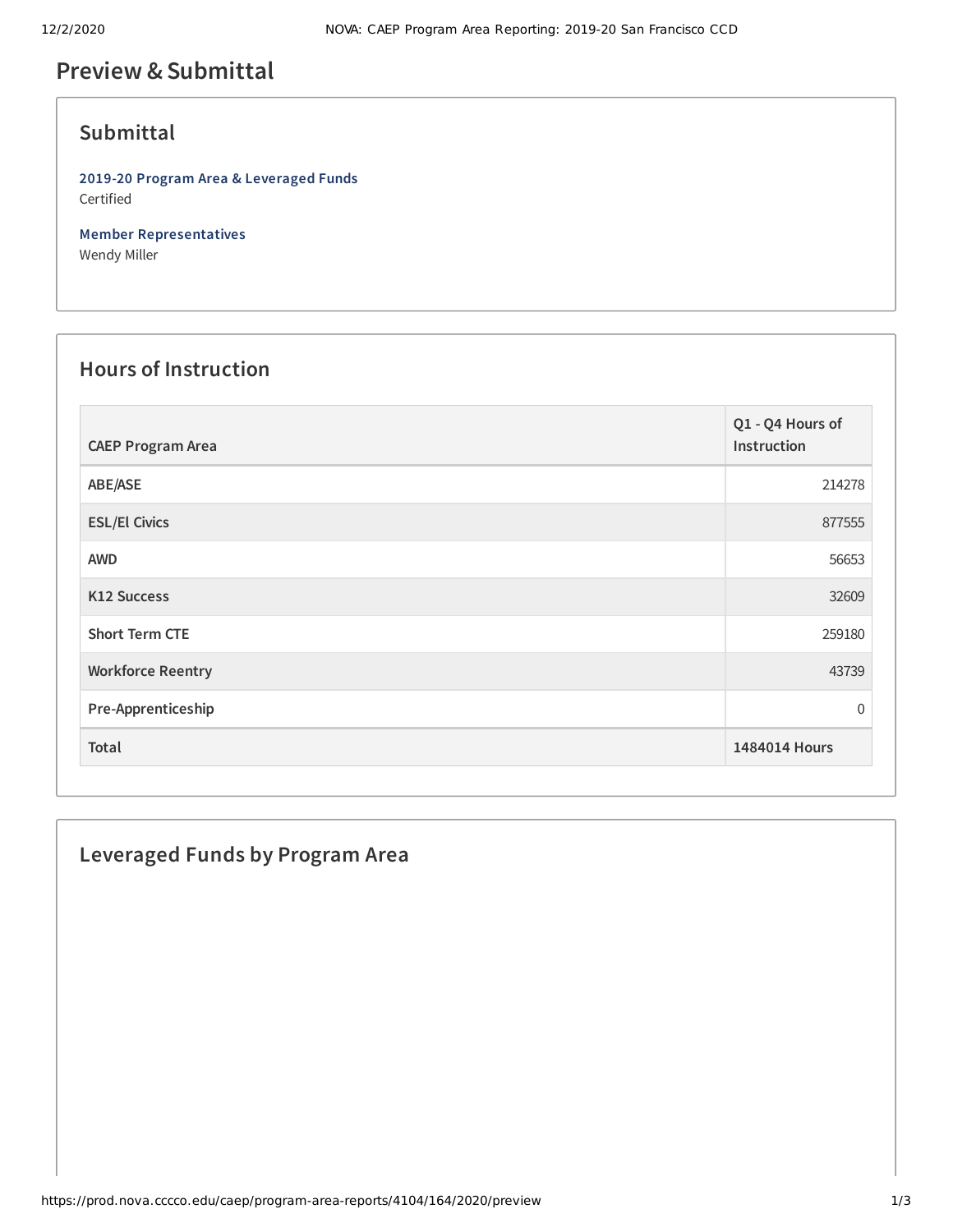12/2/2020 NOVA: CAEP Program Area Reporting: 2019-20 San Francisco CCD

| Fund                                                      | ABE/ASE               | ESL/El<br><b>Civics</b> | <b>AWD</b>            | K12<br><b>Success</b> | <b>Short</b><br><b>Term CTE</b> | Workforce<br>Reentry  | Pre-<br>Apprenticeship | <b>Totals</b> |
|-----------------------------------------------------------|-----------------------|-------------------------|-----------------------|-----------------------|---------------------------------|-----------------------|------------------------|---------------|
| California<br>Adult<br><b>Education</b><br>Program        | \$323,700             | \$2,203,342             | \$64,000              | \$64,000              | \$518,000                       | \$64,000              | \$0                    | \$3,237,042   |
| <b>CalWORKs</b>                                           | <b>Not</b><br>Entered | Not Entered             | <b>Not</b><br>Entered | <b>Not</b><br>Entered | <b>Not</b><br>Entered           | <b>Not</b><br>Entered | Not Entered            | \$0           |
| <b>NonCredit</b>                                          | Not<br>Entered        | Not Entered             | Not<br>Entered        | Not<br>Entered        | <b>Not</b><br>Entered           | <b>Not</b><br>Entered | Not Entered            | \$0           |
| <b>Perkins</b>                                            | <b>Not</b><br>Entered | Not Entered             | <b>Not</b><br>Entered | <b>Not</b><br>Entered | \$76,950                        | <b>Not</b><br>Entered | Not Entered            | \$76,950      |
| <b>LCFF</b>                                               | <b>Not</b><br>Entered | Not Entered             | <b>Not</b><br>Entered | Not<br>Entered        | <b>Not</b><br>Entered           | <b>Not</b><br>Entered | Not Entered            | \$0           |
| <b>Fees</b>                                               | <b>Not</b><br>Entered | Not Entered             | <b>Not</b><br>Entered | <b>Not</b><br>Entered | <b>Not</b><br>Entered           | <b>Not</b><br>Entered | Not Entered            | \$0           |
| K12 Adult Ed<br><b>Jail Funds</b>                         | <b>Not</b><br>Entered | Not Entered             | <b>Not</b><br>Entered | <b>Not</b><br>Entered | <b>Not</b><br>Entered           | <b>Not</b><br>Entered | Not Entered            | \$0           |
| <b>WIOA II</b>                                            | \$497,762             | \$497,763               | <b>Not</b><br>Entered | <b>Not</b><br>Entered | <b>Not</b><br>Entered           | <b>Not</b><br>Entered | Not Entered            | \$995,525     |
| Contracted<br><b>Services</b>                             | <b>Not</b><br>Entered | Not Entered             | <b>Not</b><br>Entered | <b>Not</b><br>Entered | <b>Not</b><br>Entered           | Not<br>Entered        | Not Entered            | \$0           |
| <b>Strong</b><br>Workforce<br>Program (K12<br>or College) | <b>Not</b><br>Entered | Not Entered             | <b>Not</b><br>Entered | <b>Not</b><br>Entered | \$76,000                        | Not<br>Entered        | Not Entered            | \$76,000      |
| <b>Totals</b>                                             | \$821,462             | \$2,701,105             | \$64,000              | \$64,000              | \$670,950                       | \$64,000              | \$0                    | \$4,385,517   |

# **Certification**

**49 San Francisco Adult Education Consortium - Primary Contact**

**Tary Acebey** Management Assistant, AEBG [tacebey@ccsf.edu](mailto:tacebey@ccsf.edu)

**Wendy Miller** Interim Dean of Grants, Resource Development and Adult Education Programs [wlmiller@ccsf.edu](mailto:wlmiller@ccsf.edu)